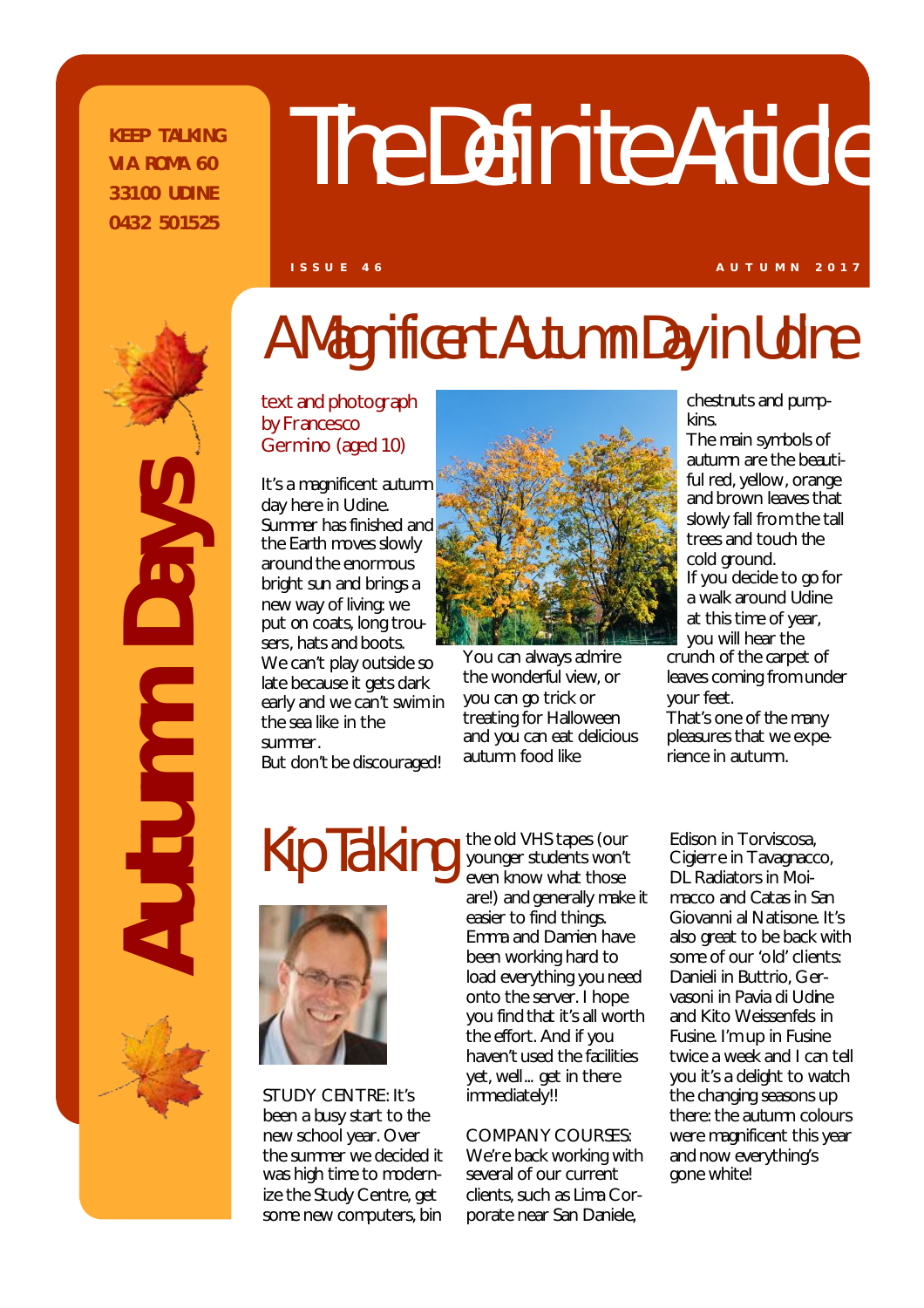# The Olive Season by Daniela Mian



**Preparing for the Tuscan olive harvest**

> *"Autumn cools down my skin, but makes my soul shine".*

**Delicious chestnuts and** 

**new wine**

For many people Autumn can be a sad season, because summer has gone, the days are getting shorter, the sun is less warm, the climate is preparing for winter, and so on.

But for me autumn is a special season: the olive season. I look forward to these days. It's an event that involves my whole family: we live for a week in the open air in the midst of nature among olive trees and oaks. The aim is to produce the best extra virgin olive oil we can but, above all, to spend fun days together. It's hard work: you have

to spread large cloths on the ground and then you start the harvest by hand. You have to pick the olives without hurting the branches. If the olives are at the top of the tree you can use a special tool (called a "giulivo") that looks like a large motorized hand with long titanium fingers. Sometimes you have to climb the tree to reach the olives that nobody has managed to pick.

The best moment of the day is brunch: in the shadow of the great oak we eat traditional Tuscan food (pecorino cheese, finocchiona, ciaccino bread, and so on) and we drink delicious Chianti wine.

When all the olives are gathered you take them to the olive press and so you have your personal

# What is Autumn?

### by Elvira Crucil

What is autumn? It's a season, you can say. It's a cold season, a dark season, some might say. Instead, when I think about autumn, I think of warmth. When I walk in the forest, the colours of the nature and sounds of trampled leaves warm my heart.

When I walk in my village, the aroma of chimney smoke warms my heart. Roasted chestnuts and a glass of new wine warm my heart. Autumn cools down my skin, but it makes my soul shine.

and handmade oil and you can taste it immediately with "bruschetta", with Tuscan baked bread, salt and garlic. What a delight!!

# Autumn's Spell

by Elio Padoano

I've laid the red cloth and lit the golden candle to summon the wandering soul of my long gone summer. And whilst silence pours in I stand and wait, expectantly, for autumn's spell to efface this hollow regret. And I mouth a pledge. Like the trees I'll stand dressed in merry colours I'll stand, alas for a few days at most. Thence, naked, I'll ghost through the silvery wrath of my winter, with shuddering boughs longing for the childish laugh of the newborn spring to come.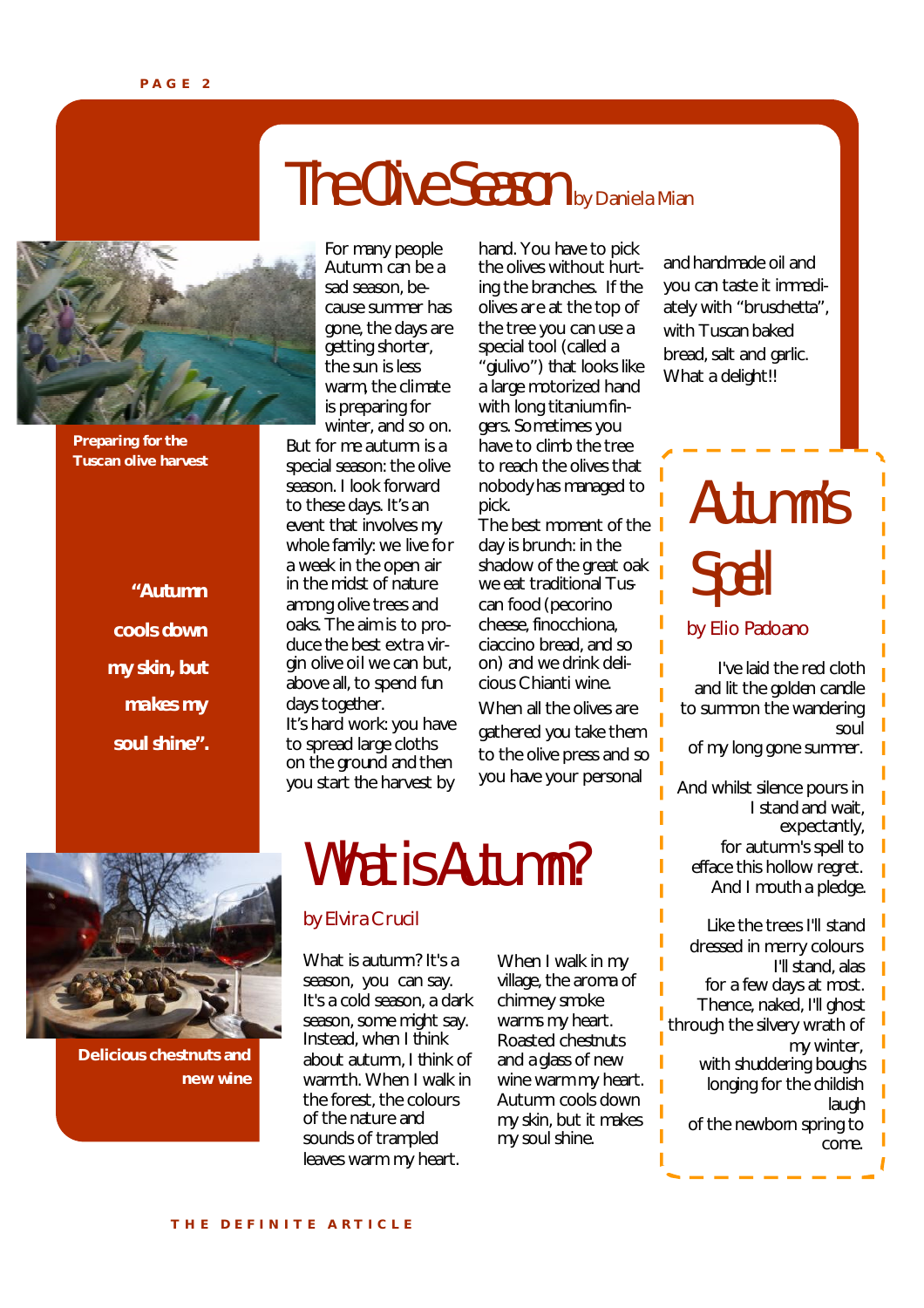# Honey-Glazed Roasted Pears

### by Francesca Giovanelli

Fall is my favourite season of all: I love the amazing colours of the leaves that range from a golden brown to a rapturous orange and an intense red, the warmth of a burning log in the fireplace, the smell of the roasted chestnut and the slow and relaxing time you spend indoors with your loved ones when outside it's raining.

As the days are getting

T

Π

I

shorter, we can greet the crisp and chilly autumn nights with an easy and wonderful dessert: Honey glazed roasted pears.

Ingredients for 2 persons: 2 pears, halved and cored 4 tablespoons of walnuts, chopped

2 tablespoons of honey A sprinkle of cinnamon

Preheat the oven to 180° C, then arrange the halved pears on a baking tray and

fill the core with chopped walnuts, then drizzle with honey and sprinkle with cinnamon. Bake at 180° for 30 minutes or until they're nice and tender (your house will smell amazing!). Serve with dark chocolate ice cream on top and enjoy!

Trust me: this is a complete must try!



*dark chocolate ice cream on top delicious!"*

*"Serve with* 



### Autumn Memories by Elena Conti

One chance to enjoy the colours and the quiet atmosphere of autumn, is to go picking chestnuts in the forest. This activity has been a sort of rite in my family since I was a child, and was very much expected by us children. I remember putting on rubber boots and a shoulder bag, grabbing a straight branch to help climb up the path and to use as a tool to open the chestnut shells,

and then the adventure began.

I remember the excitement when a big, shiny chestnut would show up in its thorny shell, and so eager was I to get it out, that I wouldn't worry about pricking my fingers.

I remember how hard we children competed to bring home the biggest booty. I remember how much I loved the strong scent of decaying leaves, which I still associate with that particular experience.

Finally, with our bags full and heavy, we would return home, where my grandma had already lit the fire in the fireplace and brought the chestnut pan up from the cellar.

The best reward for our efforts, was to enjoy the cheerful family atmosphere while eating those tasty nuts, which we ourselves had brought in.

# An Autumn Day in the Forest of Tarvisio

### by Tiziano Della Mea

A hedgehog rests in a yellow withered leaf pile under an old maple. Not far away, a blackbird, perched on an elder branch, is pecking the last red berries. In a nearby glade, an old man carrying a small basket of mushrooms points out some mistletoe

on a birch branch to the child at his side. A woodpecker, clinging to a dead fir -tree, is hammering tirelessly in search of grubs, disturbing the silence of the forest, while a nutcracker, on the ground, is searching for hazelnuts to shell and eat. A group of roe deer, in a beech-wood, are looking

for beechnuts.

Forest animals are getting ready for the winter, which is coming nearer.

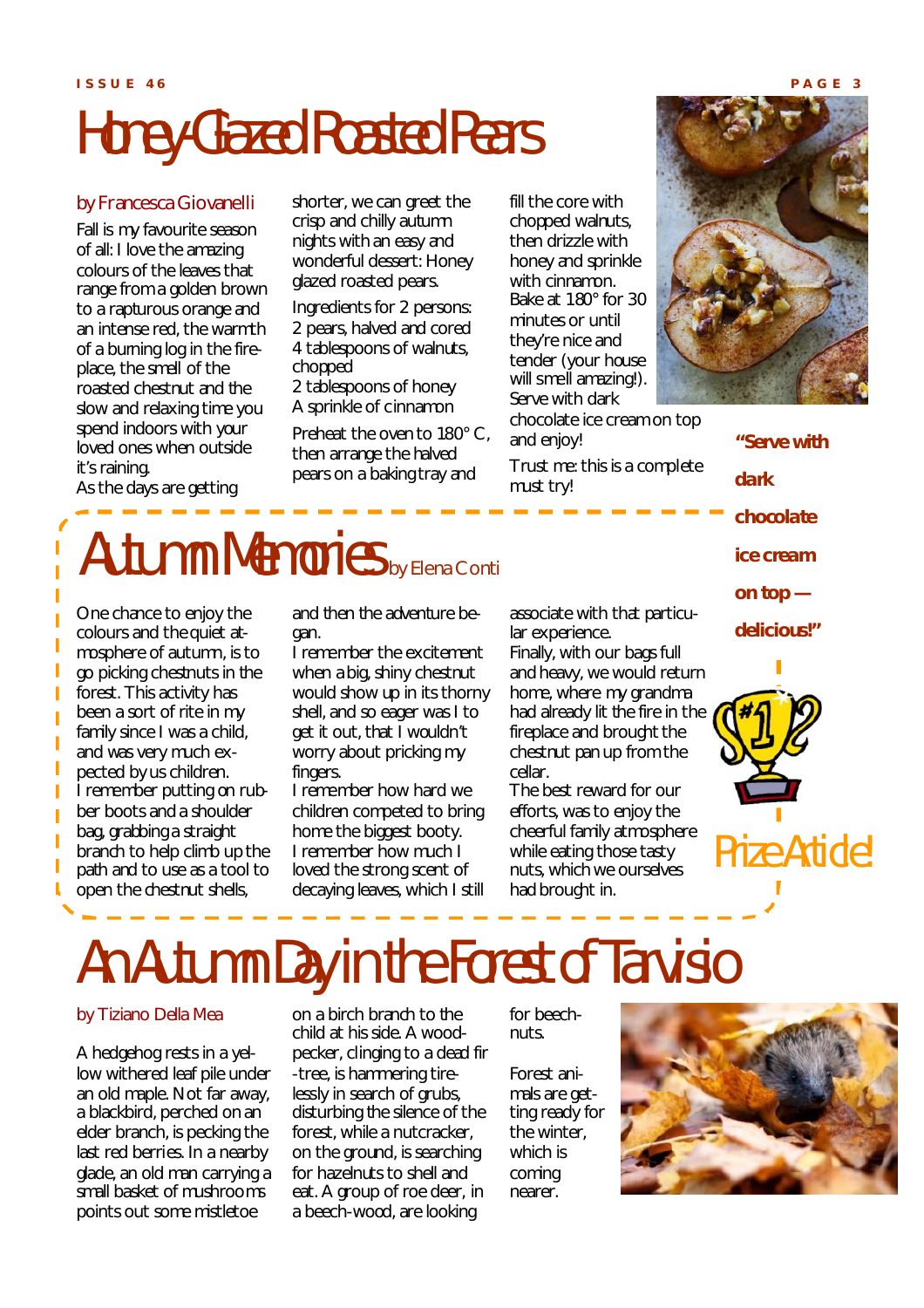### **P A G E 4**

# 10 Reasons to Love Autumn



**Autumn is a wonderful time to get together with friends and family**

*"When the first cold arrives, nothing is better than atmosphere at home."*

### by Lorena Riul

Autumn is a wonderful season. Here are 10 reasons to enjoy it and not get discouraged by the rainy days

1) The pumpkin season starts: its typical taste suits soups, dumplings and cakes.

2) Nature shows the most beautiful colours of trees and leaves. Taking a walk in a park is really relaxing.

3) If you love chestnuts

and mushrooms, you can enjoy picking and eating them.

4) There is often a really good combination of colours and light to take beautiful photos

5) It's good to meet friends: everyone has stories to tell and it's fun to remember the summer.

6) If you feel tired, it's great to spend a quiet rainy evening on the sofa with a book and a hot chocolate.

7) It is not too cold yet to spend a day in the

open air for a beautiful hike.

8) You can carry on cultivating the vegetable garden and pick the typical autumn vegetables.

ı

Ï

ī ı

9) You can spend the rainy days on do-ityourself or other hobbies.

10) Getting together with friends and family at home warms the heart and reduces stress. You might even prepare a challenge with cards or table games.

*creating a cosy* 

### At Last Autumn Arrives...

### by Alessandro Marotta

At last autumn arrives. I take shelter beside

my fireplace. I love autumn for several reasons. For example, the colour of autumn leaves is amazing. It is the best season of the year to take pictures.

However, what definitely makes me love autumn is the opportunity to light the fire in my fireplace. When the first cold arrives, nothing is better than creating a cosy atmosphere at home.

Sitting in my armchair in front of my open fire is the best way I can imagine to relax and feel at ease. It works miracles

on my mood. The worse the weather gets,



the more comfortable I feel by my fire. My fireplace has an electrical fan system, which blows hot air into the room. It makes the heat production more efficient, but it also emits a hypnotic sound. I find it unbelievably pleasurable. If I switch on the electric fan system, I usually

fall asleep in just a few minutes, no matter how many problems or worries I have. I remember seeing the snow falling outside while reading a good book in front of the fire. What an amazing experience! It has been many years since I last saw the country covered with snow. Every year

autumn arrives later and it is warmer than the previous year. Will the time come when I can no longer light my fireplace? I do hope not.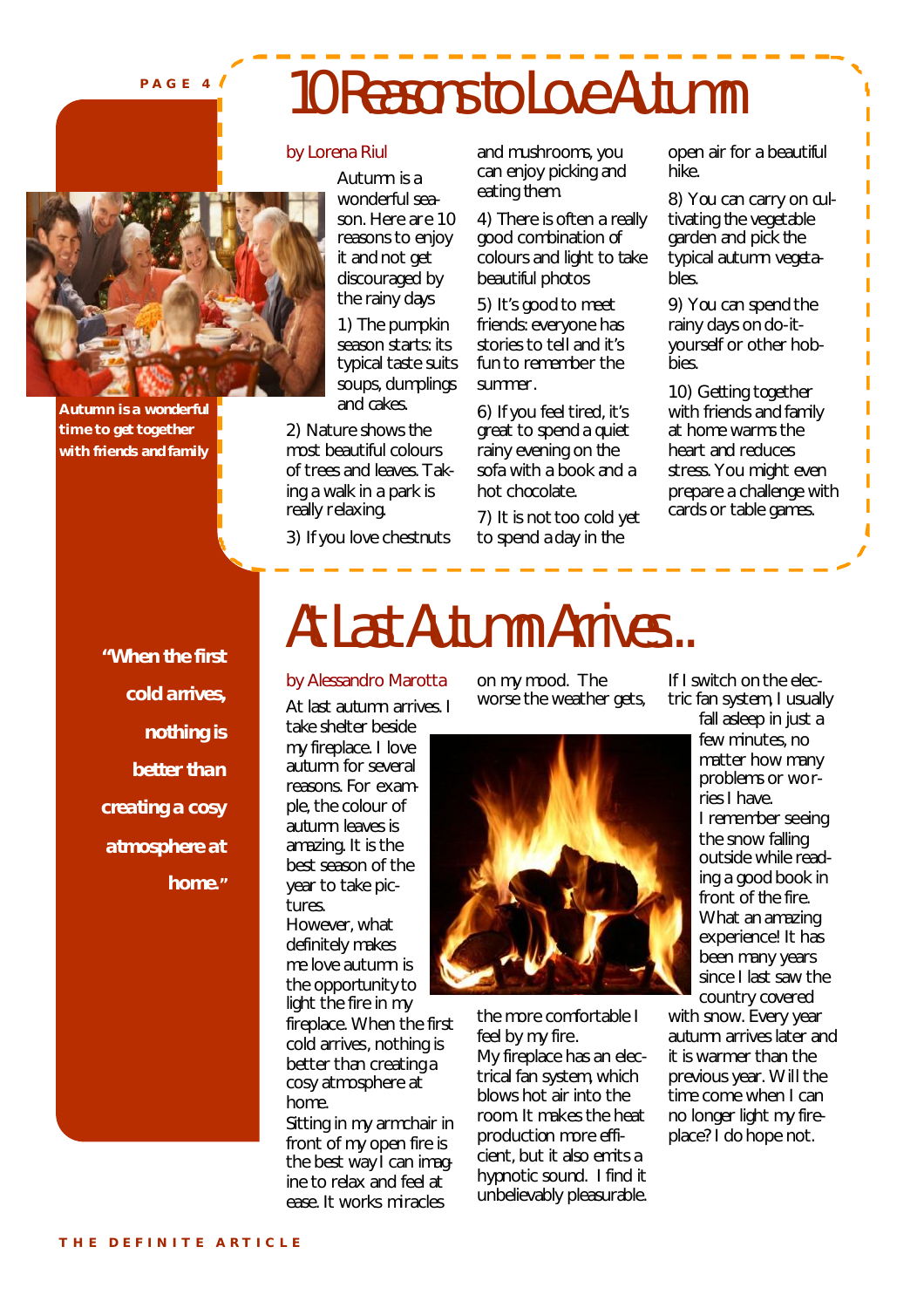# An Autumn Poem by Tommaso Vidale

### *Soldati*

*"Si sta come d'autunno sugli alberi le foglie."*

This is one of the bestknown poems by the Italian author Giuseppe Ungaretti, who wrote these verses in France during the First World War (July 1918). The author used a simile to describe the conditions of the battlefront soldiers, who are fated to death, just as the leaves in autumn are fated to fall from the trees' branches. The simile was not unknown in literature; indeed many great authors

– such as Virgil or Dante – also used it. However, Ungaretti managed to summarise the concept more dramatically than anyone before him. The lack of punctuation, the brevity of the phrases and the unusual word order make this aphorism an irrevocable verdict, that could be extended from the soldiers to the entire human race. In this poem, autumn is not described as a magical season, full of warm colours and sweet smells, but as a symbol of death, the dark and unhappy ending of each person's life.

However, could we read this poem in other terms? Is there any kind of hope hidden behind the harshness of these few

words? Maybe the poem doesn't decree the final ending of each existence, rather simply describes some dark and dramatic moments of life that could be followed by a new revival, just as autumn is followed by spring.



# The Photograph That Never Happens

### by Marco Miscoria

I hate autumn. I live in the forest of Tarvisio, and every year I wait for the autumn to take a nice picture of the colors which, for about three weeks, paint the valley. Normally the trees begin to turn yellow in the last week of September, and in those days I start to wonder which photo I'll take. This year I decided to take a photo of a hiking trail leading into a beech wood, with the sun's rays passing through the colored branches.

Unfortunately, the last week of September is also the last week I can use my convertible, so when it comes to choosing between walking for an hour through the forest, bearing the weight of all the camera equipment, or having one last ride with the wind in my hair to an Austrian lake, I usually end up with a beer in my hand at the Ossiacher See!

The first Sunday of October could be better for taking photos, since the colors are more vivid, and the larch foliage starts to turn or-

ange. However this is also the day in which me and my family celebrate my father's birthday, so we spend the whole weekend getting ready for the party. 'Well, no problem! I can take this picture next Sunday' I always tell myself. But it's autumn, and autumn is rainy! So instead I end up wondering which photo I'll take next year...



**Autumn colours in the forest of Tarvisio—not taken by Marco, of course!**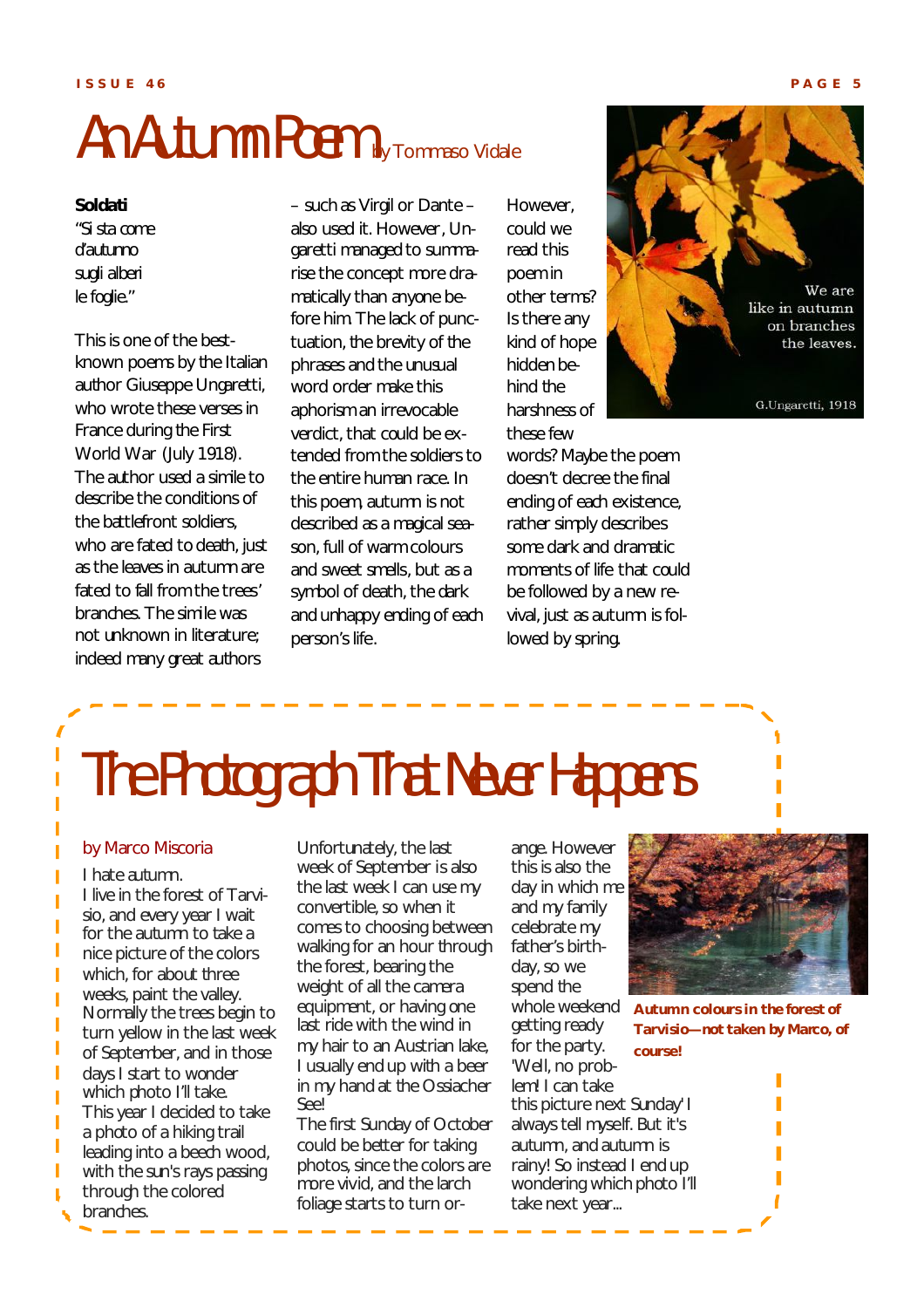**P A G E 6**

**A quick and easy autumn recipe**

*"Nature prepares for changes with an explosion of colours, smells and flavours."*

## Pumpkin Soup For Two by Anna Aquino

The colours, flavours and scents are unique and magical in autumn. Fields, trees and leaves are an explosion of yellow, orange and red, like the beautiful paintings of Kandinsky, Monet and Gauguin. Udine and especially the surrounding villages and hills seem cosier and warmer than usual when coloured in this way.

This season is also celebrated in some country festivals. One of the most famous is the pumpkin festival in Venzone, where there's a parade in medieval costume with jugglers, fire eaters, knights and

dames. There's a competition for the best carved pumpkin and stands where you can eat food from gnocchi to sweets whose the main ingredient is the pumpkin.

Another festival I'm fond of is the chestnut festival in Via Cussignacco in Udine, an event dedicated to chestnuts and all the recipes where they are the star. I like cooking rice with sausage and mushrooms and tagliolini with truffles. But what I love most is a very quick and easy recipe that I usually make during the cold weekends:

### **Pumpkin Soup**

Ingredients for two are: - 500g of pumpkin, cut into small pieces, - half a leek,

I

I Ï Ï I Ī Ī Ī Ī Ī

- vegetable stock,
- oil as needed

Brown the leek then add the pumpkin and vegetable stock. Let it simmer for 25-30 minutes. Finally, mix it all with a blender until it becomes a puréed soup. Serve hot and add nutmeg and pepper to taste. The taste and smell remind me that we are in autumn and in a heartbeat we will already be celebrating Christmas.

## Awakening of the Senses by Laura Vinci

I live in the mountains and I like the autumn. Although many people hate it, I think autumn is winter's spring. Nature prepares for changes with an explosion of colours, smells and flavours. The colors of the leaves are beautiful, and I think it's like looking at a wonderful painting. The falling of leaves reminds me of the sound of rain when it falls. The smell of autumn is the

smell of wood fires, wet ground… in the streets of the cities you can smell the chestnuts, that are accompanied by new wine. I love autumn, because it awakens our senses.



**The striking colours of a persimmon tree**

### Where is the Sun? by Anna Sindona

I was born in summer, in August: the month of holidays, sun, the beach and the sea. I love summer! Every year, at the end of September I feel a bit sad. Summer is over and autumn is coming with its short days, wind and the scarf round my neck.

Where is the sensation of the warm sun on my skin? I keep looking, and in the end, I find the sun in the bright colours of the leaves, both in the multi-coloured woods and in the streets and paths that become magical. And again, in the warm colours of the

autumn fruit and vegetables, the orange of the citrus fruits, the pumpkins and the persimmons. Ok, I still prefer sum-

mer, but autumn is not so bad, the warm sun is now inside me!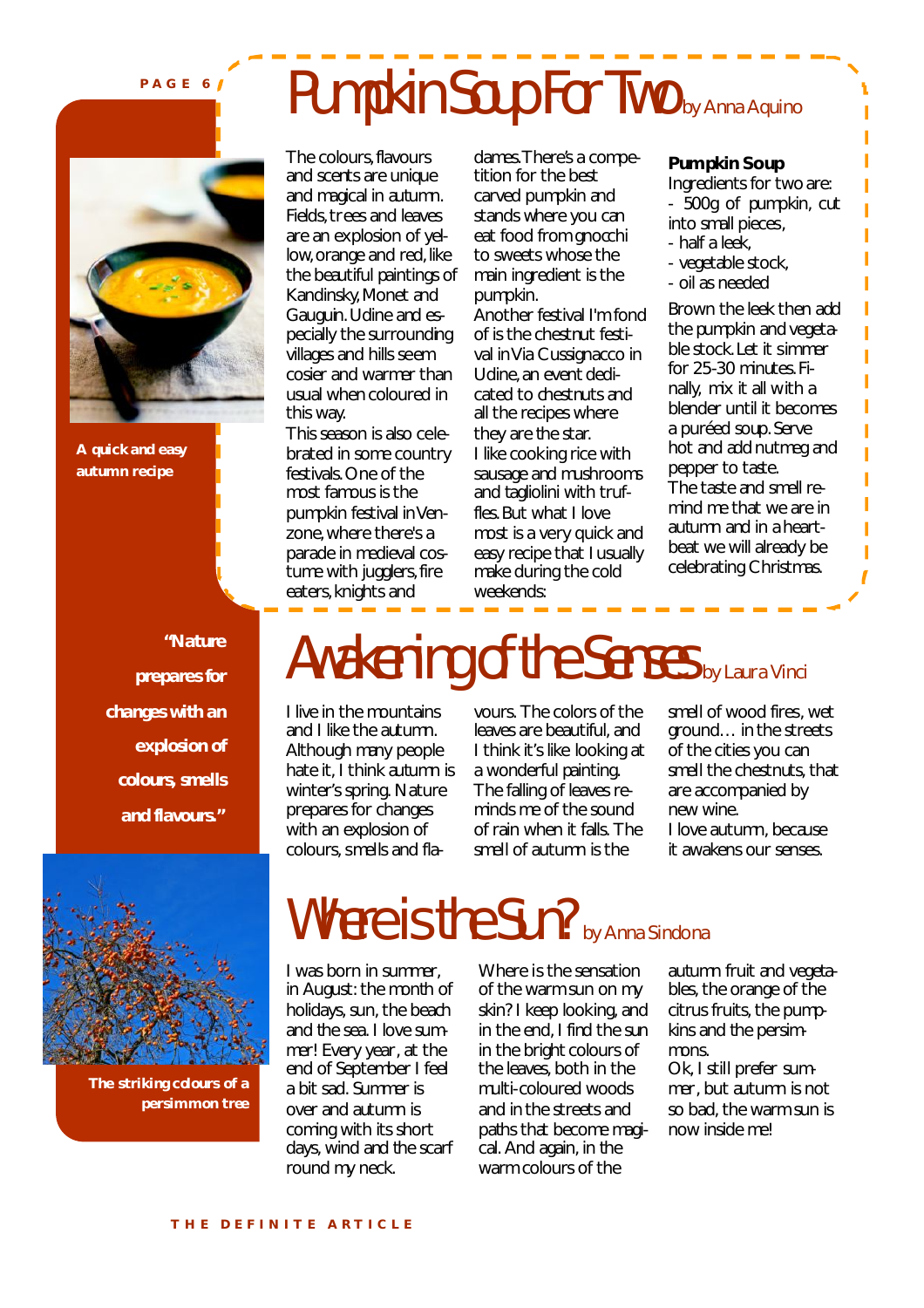# Outdoor Activities for Autumn

### by Tiziana Cettolo

Who said that Autumn is a sad season without outdoor activities?

Walking, especially on warm sunny days, and watching the colours of the changing leaves is something that can only be done during the autumn.

Autumn is the ideal time to find peace and serenity amidst nature, discovering new footpaths. Above all it's the period of "foliage", the wonder that nature offers by transforming the deep green of summer into the warm colours dominated by red, passing through orange and yellow to brown.

One of the most natural ways to experience this season is to go to the nearby parks or surrounding woods to be enchanted by the autumn colours and enjoy the beautiful landscapes that become the subjects of beautiful photographs and a good reason for getting out and about. In Friuli, it is a particularly impressive sight, thanks to the extraordinary biodiversity provided by the many species of trees: acacia, larch, birch, ash, chestnut. There is nothing missing here and the leaves are literally full of colours. As Albert Camus wrote: "Autumn is a second spring when every leaf is a flower". So why not take advantage of this spectacle to immerse yourself in the beauty of our delightful forests and to lose yourself in their warm and welcoming colours?

*"...why not take advantage of this spectacle to immerse yourself in the beauty of our delightful forests?"*



# Autumn Leaves by Marzia D'Odorico

I like autumn above all for its colours. Though the days are not long and the air is not warm, this season makes me feel happy. For the walkers and photographers, the colours of the countryside are wonderful at this time of year. The main subject of the photos is the woodland. In our region there are some very interesting places to admire the "foliage": a spontaneous phenomenon

in which some species of trees change the colour of their leaves. One of these is Fusine, with its two glacial lakes: the lower lake, which is the biggest, and the smaller upper lake. The lakes are a real oasis of nature; expanses of water surrounded by woodlands of beech and spruce, pine and larch trees, which during autumn change colour, turning yellow, red and orange, and bring to mind the

Canadian views and the giant forests of the north of the United States.

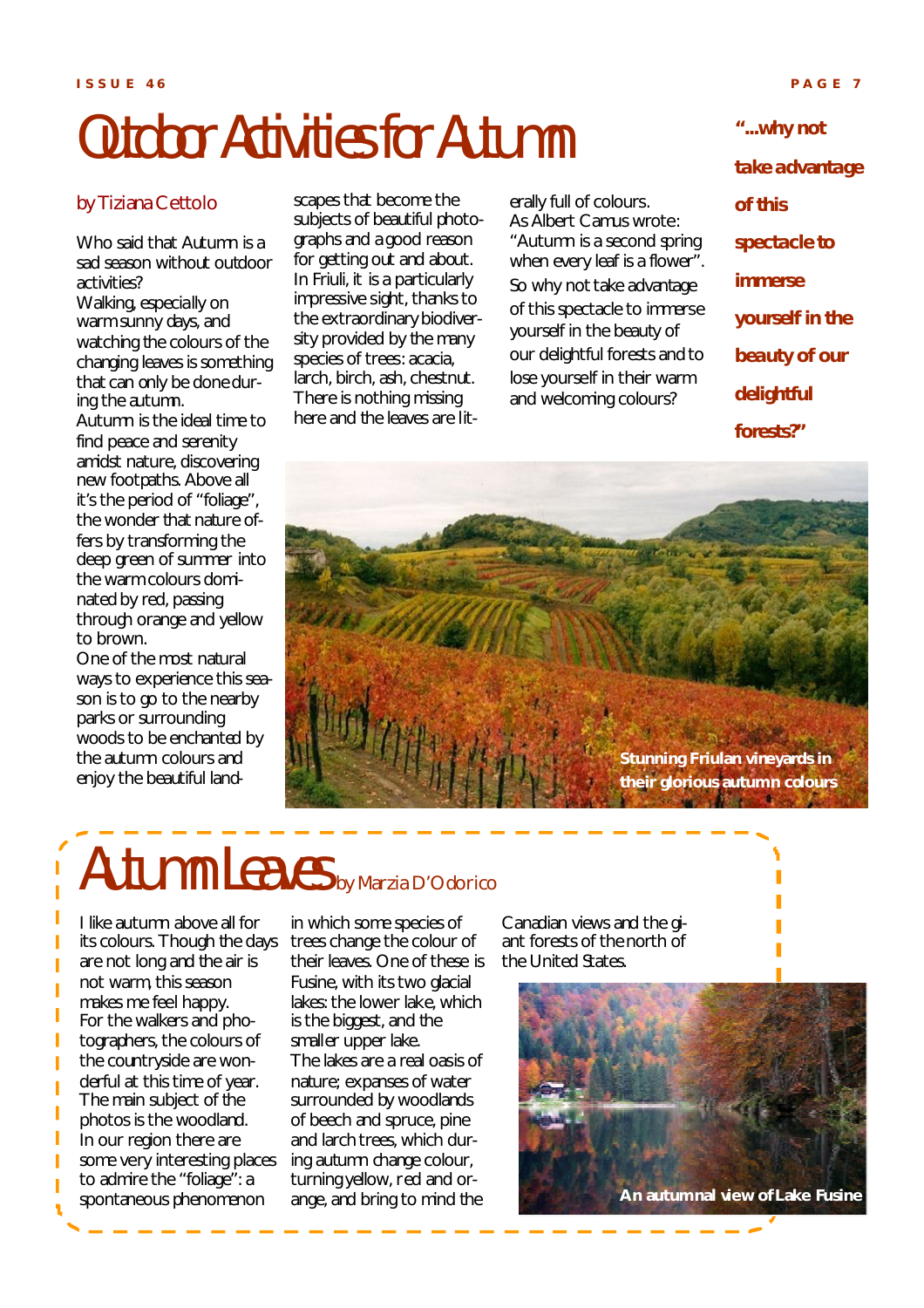**P A G E 8**

# **An autumn moon over the city**

# Shades of Autumn by Francesco Micelli

Autumn can be recognised by its colours. Day after day, the sun goes down over the horizon. Dark and cold advance. Rain, wind and fog prevail, but the season sometimes offers perfect light and pleasant temperatures too. In October the woods burn red and yellow, when the meadows lose their green. In November all the leaves become yellow-brown and begin to leave the trees bare. In December the

terrain is covered by brown leaves, and the trunks and branches become black skeletons. October knows the days of harvest. Not only grapes, but also nuts and chestnuts. November also has – normally - the surprise of Saint Martin's summer, the last resistance to the unstoppable winter. December is the most difficult month: hope and anxiety live side by side. The evergreen trees and red rowanberries trans-

form the green landscape. In the sky, only black crows and white seagulls flying in and from the lagoon can be seen. Autumn in the cities is different. Days become greyer and greyer and the darkness rapidly advances, but above the buildings, in nights swept the by the winds of the north, the moon and his halo appear in the most luxurious garments.

ī

ı Ī

ï



**Krampus and San Nicolò**

# Autumn in Valcanale by Maurizio Cortelazzo

For many people, autumn is a rather sad period because the days draw in, the temperatures drop and it is necessary to find new activities to replace the outdoor summer ones. We highlanders, and me in particular, don't suffer from this problem because there are many possibilities to enjoy this period of the year too. You can still pick mushrooms in the woods, go for a healthy walk and above all enjoy the wonderful metamorphosis of the woodland colors. Near the end of autumn in our valleys, of Austro -Hungarian tradition, a centuries-old custom is celebrated that involves the parade of the

"Krampus", men, dressed as masked demons, who accompany San Nicolò as he distributes gifts to the best-behaved children and coal to the naughty ones. So in the days from 4th to 5th December in Tarvisio and in all the villages of the Tarvisio commune, we can admire the Krampus festival, which represents the eternal struggle between good and evil, the latter incarnated by San Nicolò. The parade ends around a bonfire where you can taste some local foods and sweets, perhaps washed down with mulled wine.

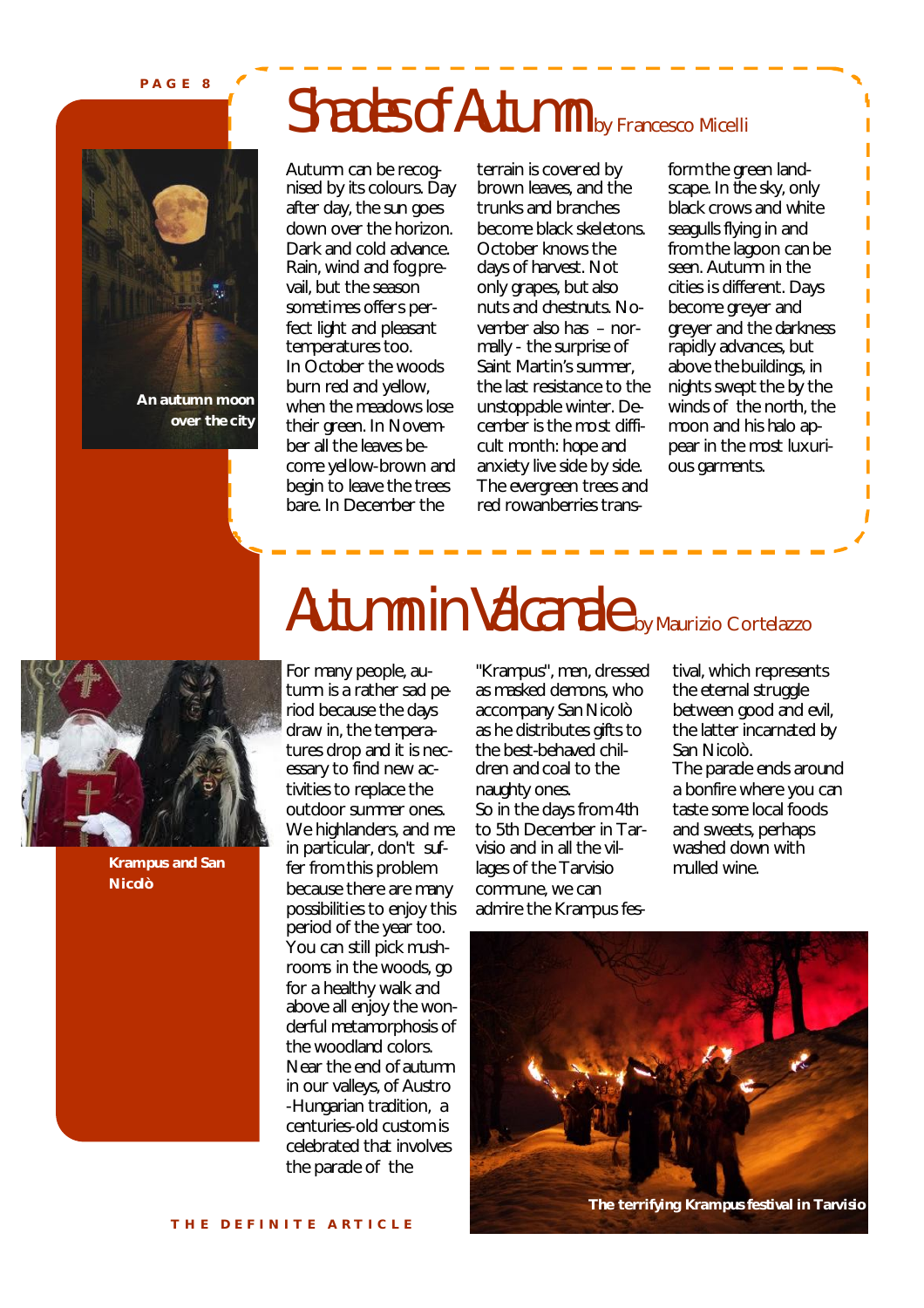### Autumn Traditions by Erica Hlede



In this season you can visit a lot of events and activities in FVG, for example the famous pumpkin festival in Venzone. During these days you can bring your pumpkin

to the competition where it will be judged by height, length and beauty. The typical foods are **Are you hoping for snow this autumn?**

pumpkins, chestnuts, mushrooms, truffe, fennel, honey, apples and pomegranates, with which you can create delicious dishes.

I love autumn because there are important traditions, such as All Saints, when students stay home from school, and Halloween, which is

a traditional American holiday. I like autumn too because it's a cold season and I like reading by the fireplace and drinking a cup of hot tea. Unfortunately it hasn't snowed for a long time. I remember when I was a child that it snowed a lot. I used to enjoy throwing snowballs and making a snowman.

Last of all, I like autumn because it brings us Christmas, when we stay at home with our families.

*"I remember that when I was a child it snowed a lot. I used to enjoy throwing snowballs and making a snowman."*

# Autumn: What Could be Better?

### By Mattia Rigo

I Ï

I

I

Autumn, in my opinion, shows the best things about our region.

After the long summer days and before the coldest time of year, autumn is a period of nature related events. In fact apples, pumpkins, mushrooms and chestnuts are the stars of several events and activities in Friuli. Some examples?

If you want to taste different kinds of dishes made with chestnuts, on October 7 th you can take the car and stop in Valle di Soffumbergo, a very pretty little place inhabited by no more than 100 people but really

full of visitors in that period. You won't forget its dishes! If you don't like chestnuts so much , you can come to the historic event of Venzone. Pumpkins are everywhere. In that period (the third weekend of October), you can also take part in the medieval festival: a lot of visitors from all over the region wear typical medieval costumes and play ancient games in the soft light of the main square. If you don't like apples, pumpkins mushrooms or chestnuts, don't worry: take the bike and ride around the hills close to Cividale del Friuli. There you can see the most beautiful colors that autumn offers and take

some time for yourself. Don't forget my advice and have fun!